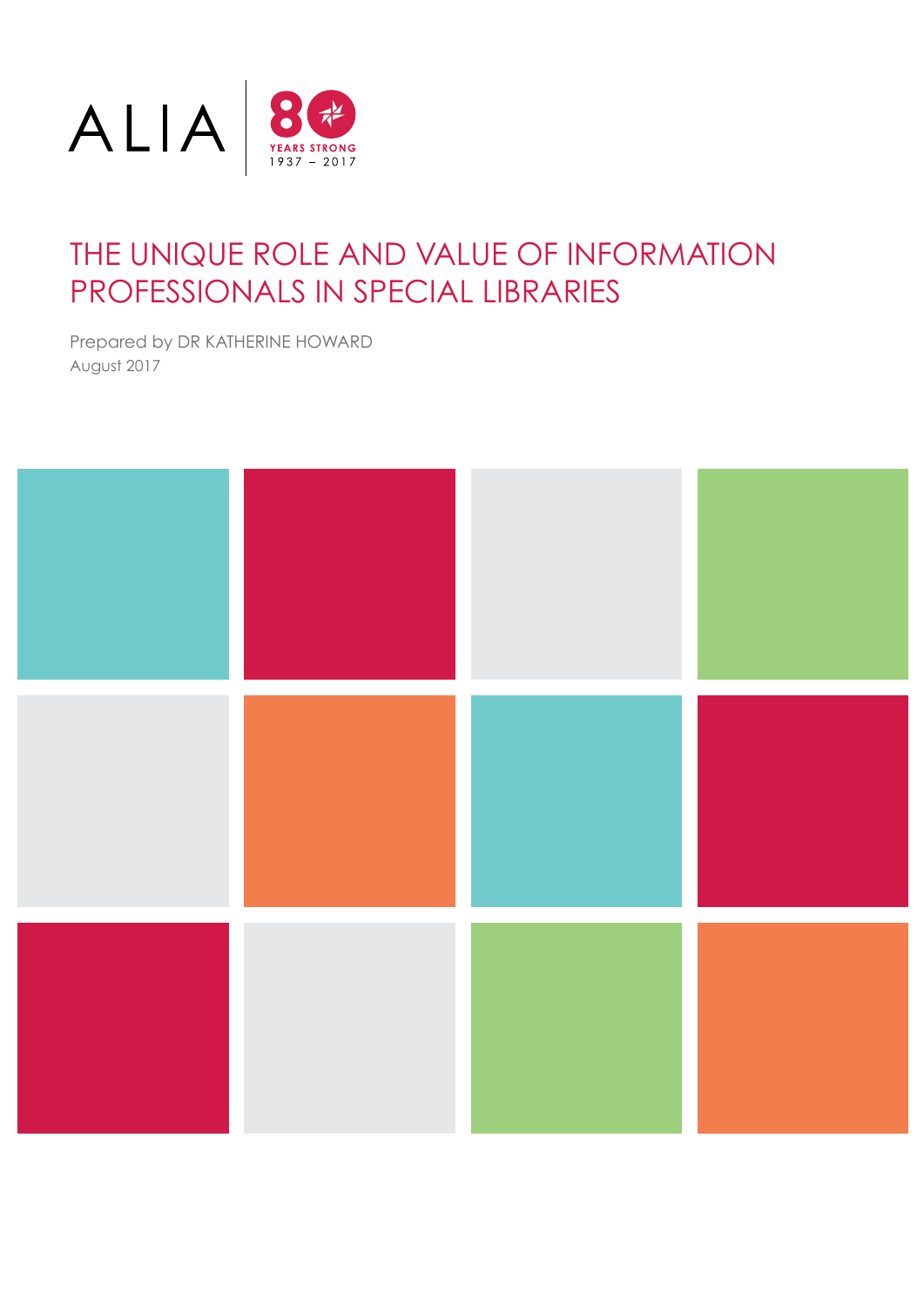

**This work is licensed under a Creative Commons Attribution-NonCommercial-ShareAlike 4.0 International License For more information visit [creativecommons.org/licenses/by-nc-sa/4.0](http://creativecommons.org/licenses/by-nc-sa/4.0)**

*The unique role and value of information professionals in special libraries*

**Author** Dr Katherine Howard

**Publisher** The Australian Library and Information Association, Canberra ACT, August 2017

**[www.alia.org.au](http://www.alia.org.au)**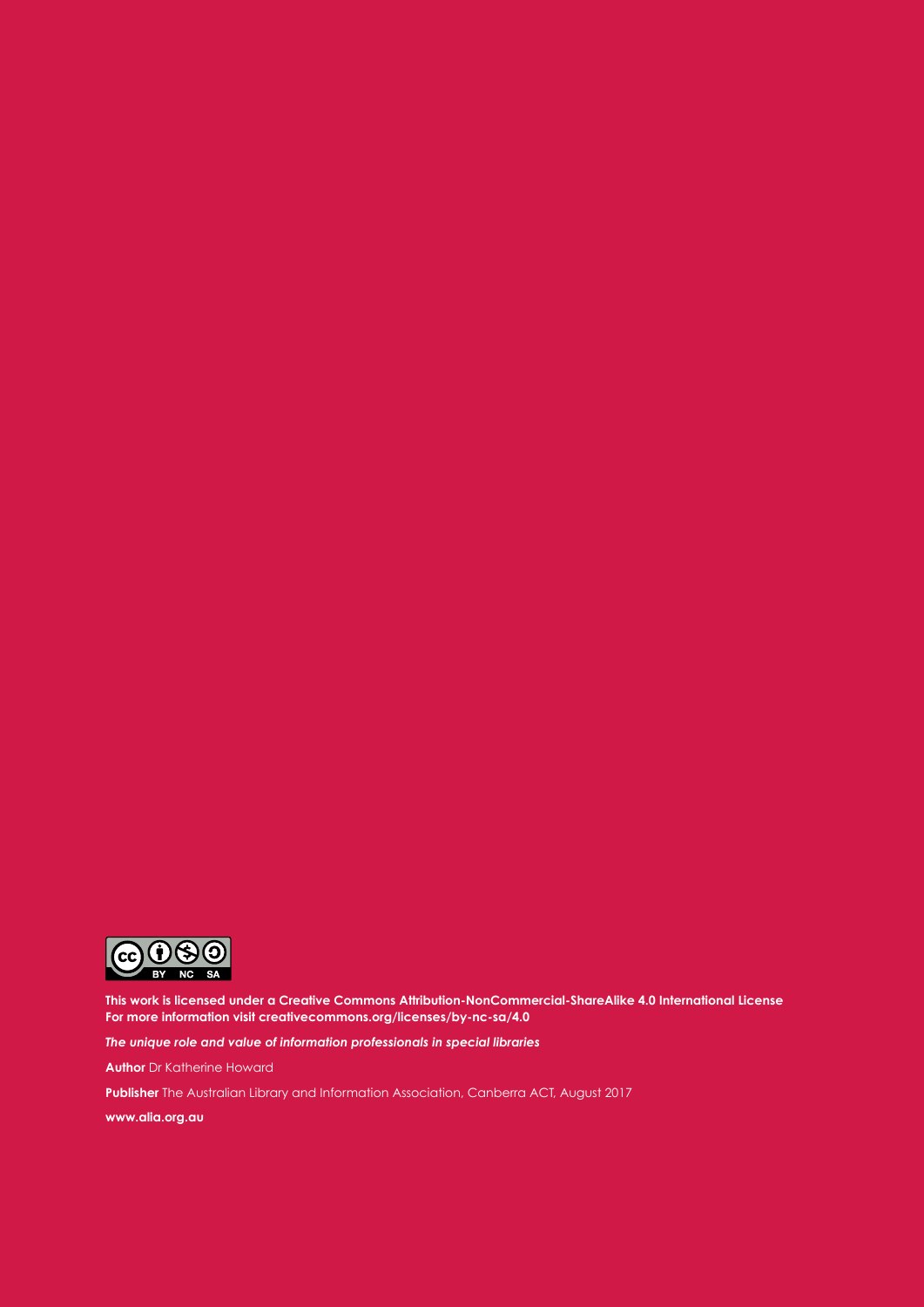## TABLE OF CONTENTS

| EXECUTIVE SUMMARY                                                                                           | $\overline{2}$ |
|-------------------------------------------------------------------------------------------------------------|----------------|
| <b>INTRODUCTION</b>                                                                                         | 3              |
| PART I: WHAT DO SPECIAL LIBRARIANS DO NOW                                                                   | $\overline{4}$ |
| HOW THIS ROLE CAN/WILL BE EXTENDED                                                                          | 6              |
| <b>PART II: MAP THE OVERLAP WITH COMPETING ROLES AND PROVIDERS</b>                                          | 8              |
| <b>SUB-MAJOR GROUP 26: ICT PROFESSIONALS</b>                                                                | 11             |
| MAPPING ABS CLASSIFICATIONS AND OTHER PROVIDERS TO THE DATA AND INFORMATION<br><b>MANAGEMENT CYCLE</b>      | 14             |
| PART III: IDENTIFY THE ROLE AND SERVICES THAT ARE UNIQUE TO LIBRARY AND<br><b>INFORMATION PROFESSIONALS</b> | 15             |
| <b>SUGGESTED NEXT STEPS</b>                                                                                 | 15             |
| <b>BIBLIOGRAPHY</b>                                                                                         | 16             |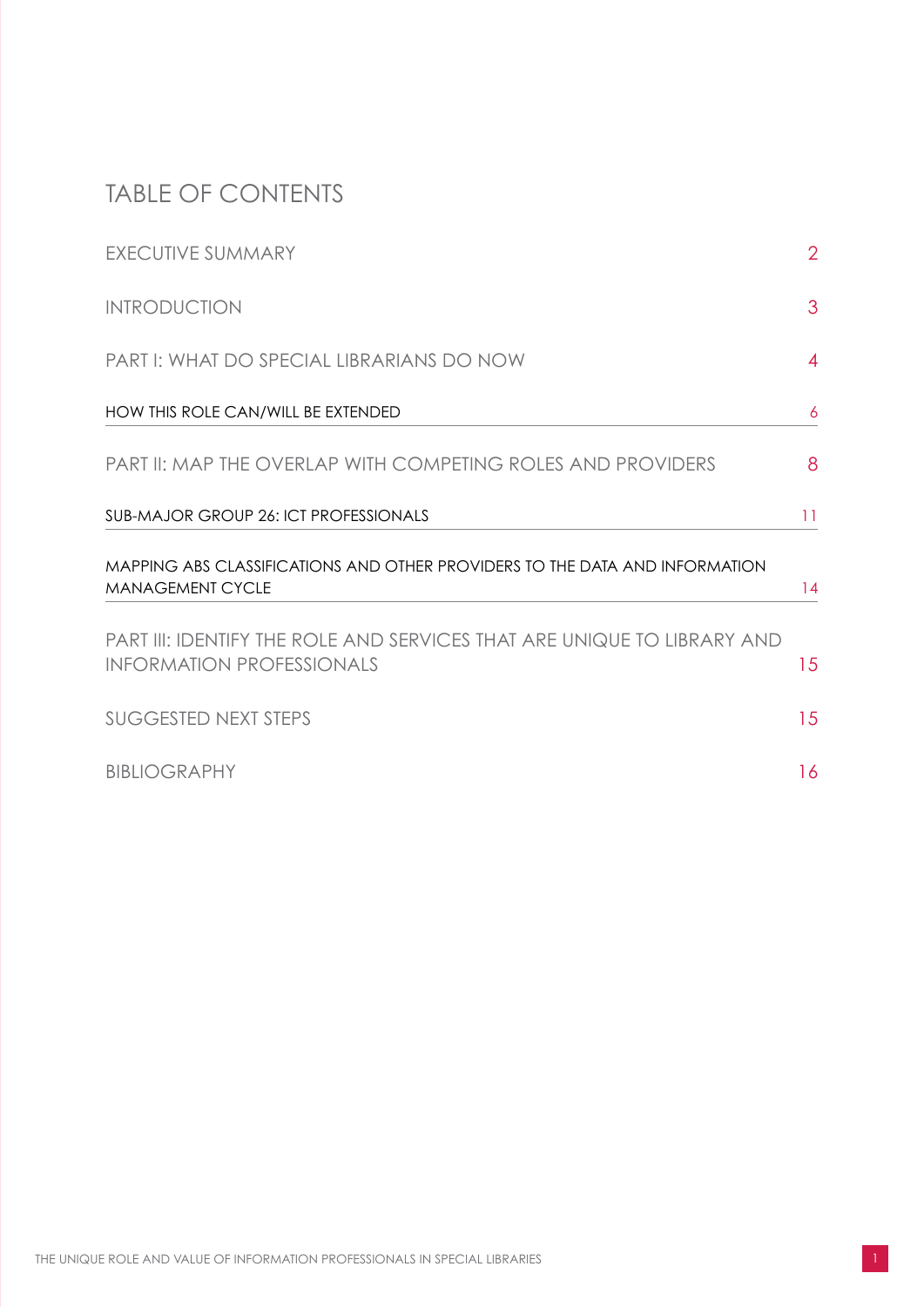## <span id="page-3-0"></span>EXECUTIVE SUMMARY

### BACKGROUND

This report, produced by Dr Katherine Howard and commissioned by the Australian Library and Information Association, is based on desk research carried out over the period of November 2016 to February 2017.

Dr Howard was asked to investigate competitors to the traditional and potential roles of special librarians, and to identify the unique skills that set special librarians apart from other professions and professionals that could be considered to overlap the special librarians' domain.

It followed on from the Special Libraries Summit, held on 2 September, in Adelaide, alongside the ALIA National Conference.

### KEY FINDINGS

The special librarian role remains relevant in organisations that require the organisation and management of information. While return on investment studies of special libraries provide impressive results, they don't take into account the improved quality of information, which also has a value. The work carried out by special librarians cannot be replaced by digital technologies at this time.

Emerging tasks for special librarians include the preservation of born digital materials; maximising the value of data and information through purposeful re-use and by avoiding unnecessary duplication; and playing an active role in the data lifecycle. Potential roles for special librarians may be in the area of data science, which to date has largely developed under the computer science and information technology domains, with little consideration given to how data is created, stored, used, annotated, re-used and preserved.

According to the descriptions used by the Australian Bureau of Statistics for its Job Classifications, there is some overlap for special librarians with:

- **n** ICT professionals, mainly in the area of business and systems analysts and programmers, which includes multimedia specialists and web developers; also in the areas of database and system admins, including ICT security specialists, and ICT support and test engineers.
- **n** Management and organisation analysts.

What separates the special librarian role from that of ICT professionals is that ICT professionals are concerned with the container, librarians are concerned with the content and the context in which information exists.

### ACKNOWLEDGEMENT

This report is the first output emerging from the Special Libraries Summit action plan, coordinated by the ALIA Special Libraries Advisory Committee, with input from other information-related associations.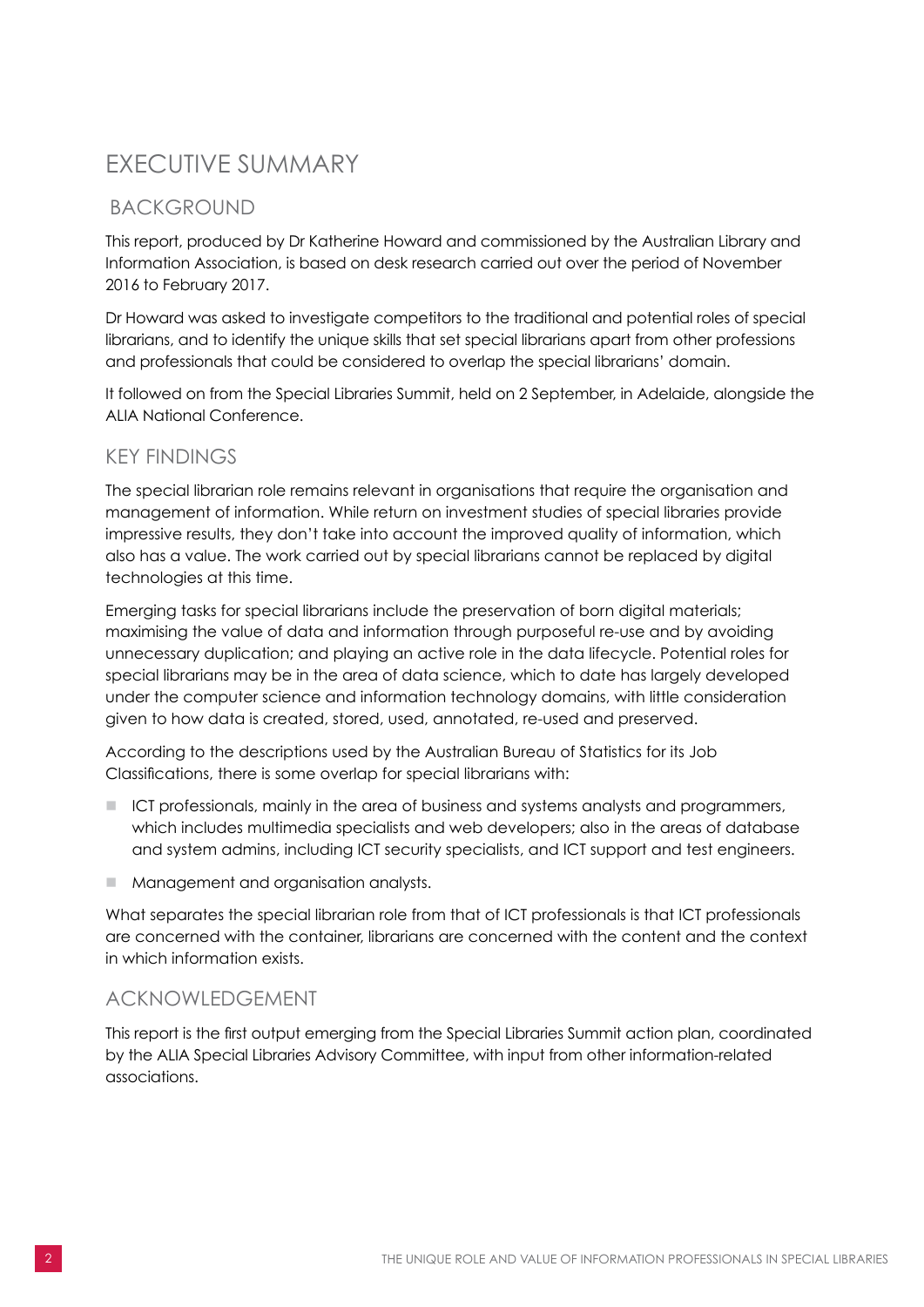## <span id="page-4-0"></span>INTRODUCTION

The sheer amount of information – and indeed misinformation in what is becoming an era of "post-truth" – that is produced on a daily basis makes the presence of a librarian more vital than perhaps at any point in history.

This brief report seeks to contribute to the action plan arising from the ALIA Special Libraries Summit (August 2016) by addressing point 2: "Our Value Proposition" from the Special Libraries Summit Report (Final)(p. 6). Specifically, this report will identify:

- 1. Competitors in terms of (a) traditional library and information roles; and (b) emerging roles for library and information professionals
- 2. A unique selling point (USP) and/or competitive advantage for library and information professionals.

For consistency, the term "librarian" is used throughout to encompass "librarian", "library and information professional" and "information professional." Also, while acknowledging that "special librarians" as a group represent a number of specialised fields, no distinction is made between these fields at this point – it is deliberately generic rather than specific.

This report is structured as follows: a recap on what we already know that special librarians do now, through literature reviews, projects and commissioned research, and how this role may be extended. Secondly, the report identifies competitors in the marketplace in terms of both job classifications and information providers, with areas of overlap between them and the librarian role highlighted. This in turn identifies the USPs of the librarian in the Special Library domain.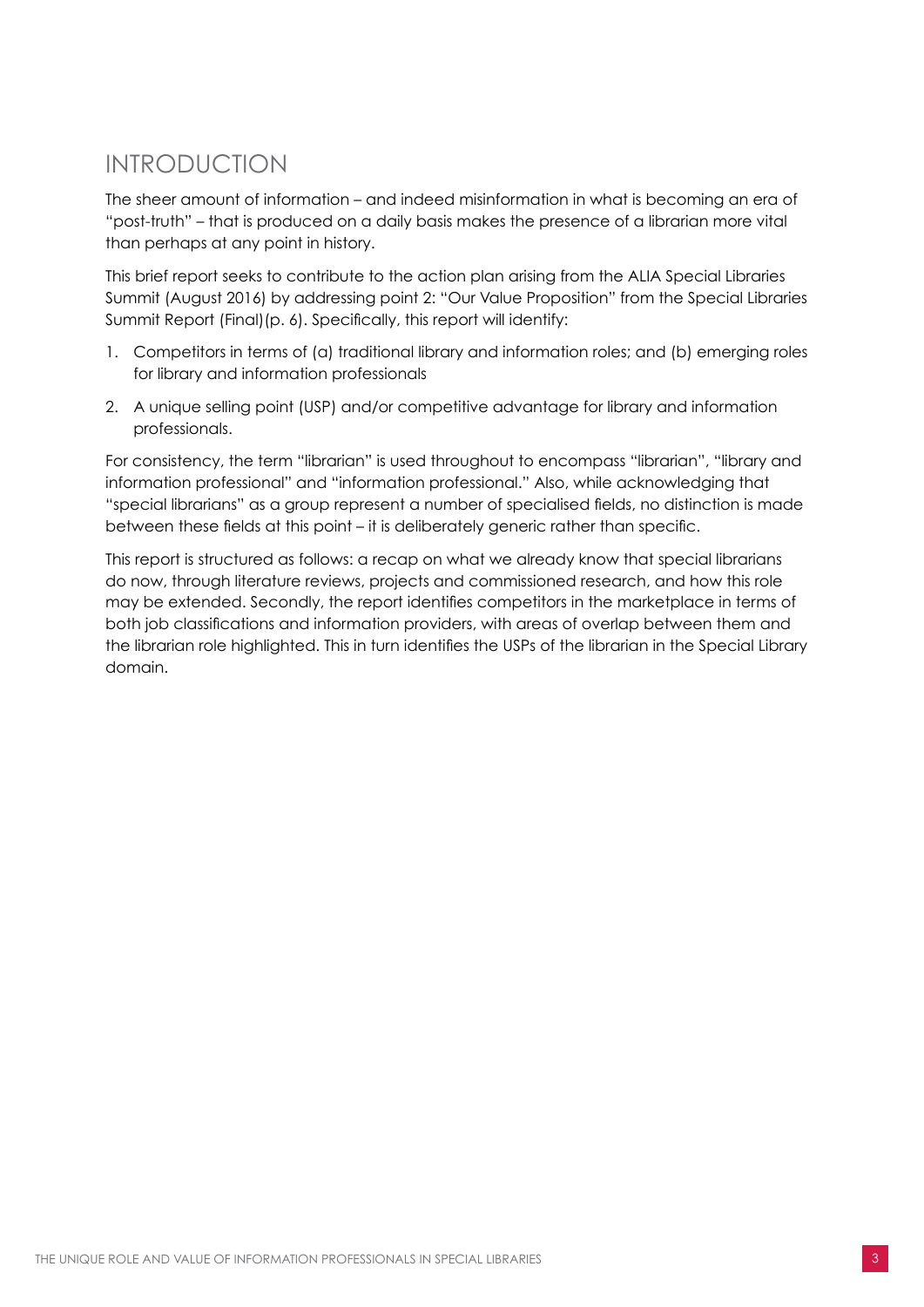## <span id="page-5-0"></span>PART I: WHAT DO SPECIAL LIBRARIANS DO NOW

Broadly speaking, librarians are concerned with the acts of collecting, organising, describing, storing, providing access to and preserving information (Dupont, 2006; Given and McTavish, 2010; Myburgh, 2011). To that can be added a "focus on people, a social justice orientation, [...] ethical and philosophical underpinnings and promotion of the public good" (Oliphant, 2017, p. 4). Librarians across the various library sectors will be involved in some or all of these activities, to a greater or lesser extent. Specific to special librarians, the Special Library Association (SLA) defines their role as "information resource experts who collect, analyse, evaluate package and disseminate information to facilitate accurate decision-making in corporate, academic and government settings" (SLA, 2010, as cited in Hallam and Faraker, 2016)

What is unique about LIS, as both a discipline of study and area of practice, is that it is highly dependent on the subject matter at hand in order to give context (Lee, 2017). Other fields (medicine, biology, computer science and IT for example) are confined within their disciplinary boundaries, notwithstanding the flexibility of those boundaries. This is not the case with LIS, with the subject matter that librarians deal with ranging from the hard sciences at one end of the disciplinary spectrum, to the arts and social sciences at the other. Flanders (2012) suggests that librarians "operate at the level of "meta-knowledge" or "the organization and management of knowledge across and apart from specific subject areas" (p.302, italics in original), which has lead other authors describe librarianship as a meta-profession (Given and McTavish, 2010; Ray, 2009; Martin, 2007; Gilliland-Swetland, 2000).

This level of abstraction to the "meta" level may very well prove to be a supporting factor in the continuing and potentially increasing relevance of the special librarian. The special librarians' ability to accurately understand and interpret the context in which their libraries operate, and to contextualise the information requirements of their organisations, is a skill that is not easily replaced by digital technologies. According to Australia's Digital Pulse report (Deloitte, 2016), "the extent that [tasks] involve social intelligence, creativity, perception or manipulation, workers are better shielded from being automated" (p. 34). Until the semantic web is more developed than it currently is, there will continue to be the need to contextualise information.

While it is argued in some quarters that the proliferation of digital technologies and the ubiquitous nature of information makes the librarian redundant, it is this very proliferation that ensures the librarian to be anything but redundant. According to Oliphant (2017), the "data turn" has in fact "focused greater attention on the role of metadata in knowledge organization such as [in] digital libraries, data repositories, and data re-use" (p. 7). She goes on to say that "[o]ften metadata is more valuable than the content it is describing because metadata connects content to a broader context …" Who better than a librarian to be responsible for applying and maintaining metadata in order to facilitate access, use and re-use of data, which now includes "big data, research data, digital data, linked data, open data, web of data, and data repositories" (Oliphant, 2017, p. 2). Who else but the librarian would bother to determine whether the duck you want to carve is for Christmas dinner or made out of wood? The ability of special librarians to contextualise information (including at the level of metadata) can certainly be considered one of their USPs.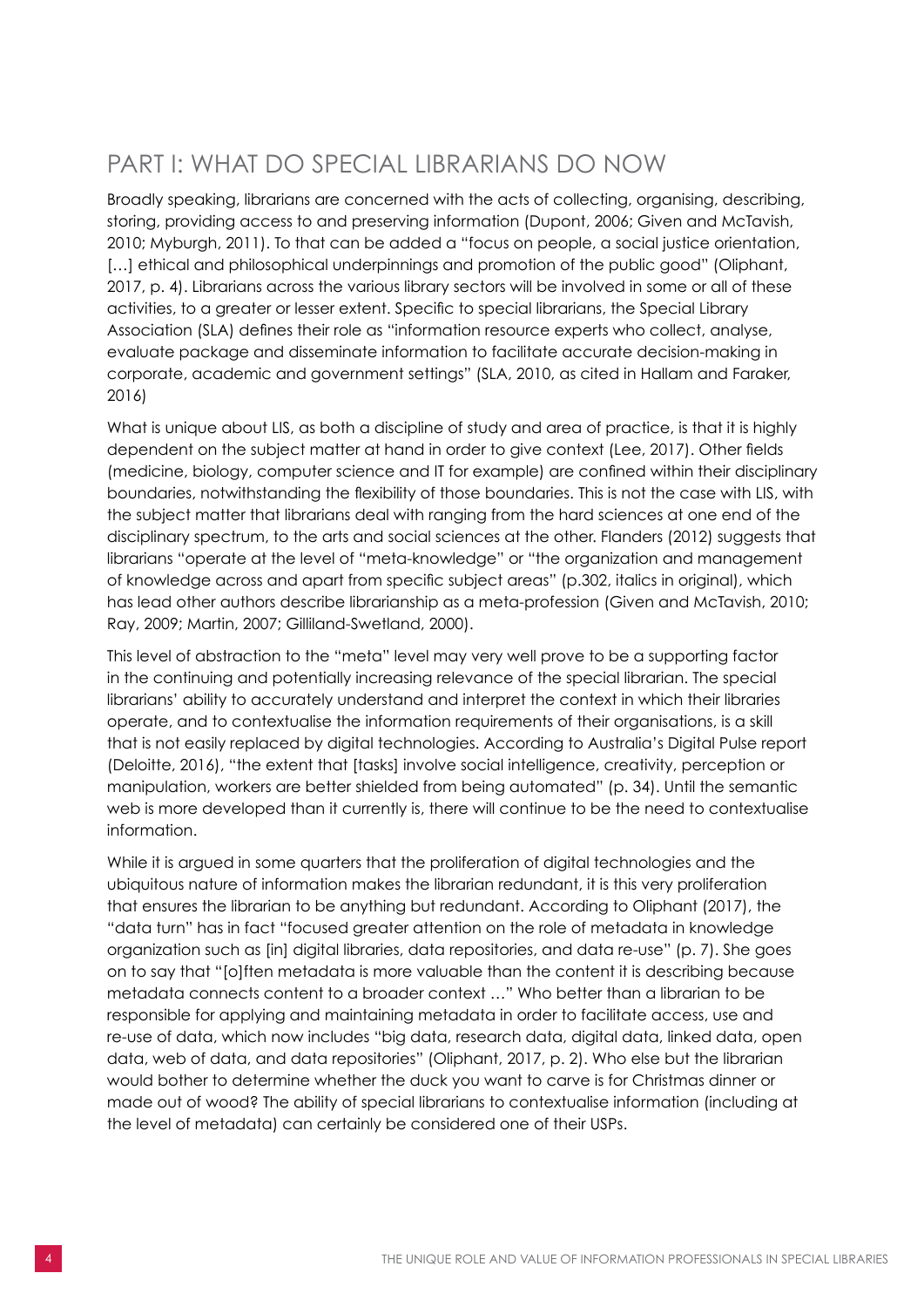In focusing on the digital humanities, Senchyne (2016) notes that "knowledge of data structures, archival standards, digital curation and representation has started to appear in the graduate education of disciplinary specialists" (para. 3). Although this could be seen as encroaching on the librarians' domain, it also provides evidence that what it is that librarians actually do is valuable and still needed. This is further evidenced by the Return on Investment study commissioned by ALIA that conservatively estimates that for every \$1 invested, special libraries returned a value of \$5.43 (SGS Economics and Planning, 2014). Even more impressive was the \$9 return for every \$1 invested – again a conservative estimate – in Australian health libraries (SGS Economics and Planning, 2013).

However, determining the overall value of library services is problematic on many levels, a point that is well covered by Hallam and Faraker (2016, Section 4, p. 12), so will not be repeated here. For convenience, a brief summary of the main points follows:

- n Defining "value" as a concept is difficult, and there is no consensus in the literature about what it is
- "Value" and "impact" are often used interchangeably, without definitions
- n While ROIs can provide a dollar figure of benefits (time, money savings) against the costs of the library service, issues of improved quality of information provided is not taken into account.

This improved quality of information is another consequence of the special librarian's skill in providing the most appropriate and accurate information because of their ability to contextualise. What value can be placed on avoiding a costly legal case from copyright breaches or provision of inaccurate information? In the case of special librarians, it is not beyond imagination that the correct information at the correct time might actually save a life (in the case of health librarians). In this way, special librarians can be seen at the very least as a type of insurance policy, and, if given the right support, can contribute to achieving greater efficiencies for the organisation through the provision of timely, accurate and appropriate information.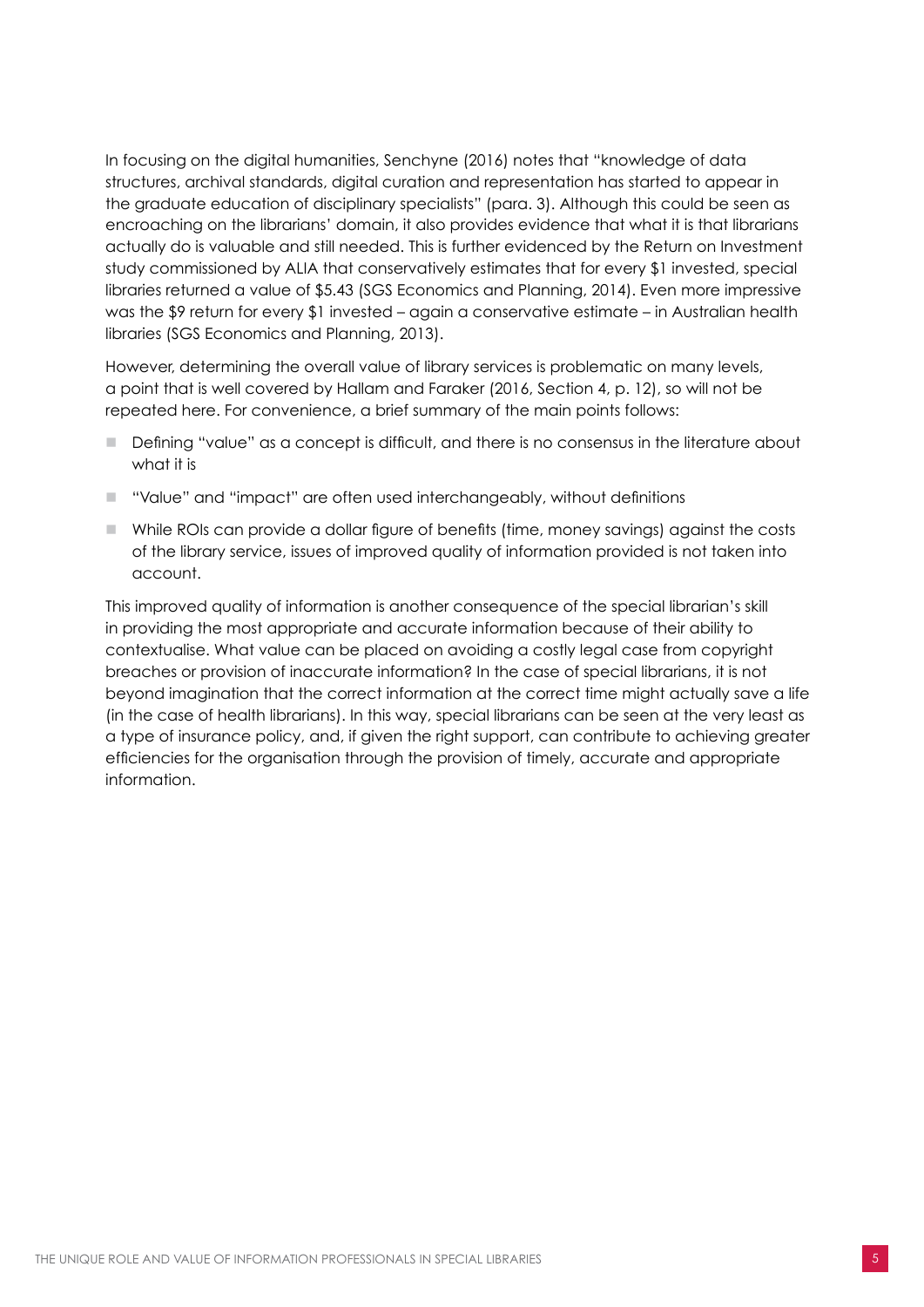### <span id="page-7-0"></span>HOW THIS ROLE CAN/WILL BE EXTENDED

Although it is difficult to say with any certainty how the role of the special librarian may develop, the increase in born digital information points to the need for increased attention to the preservation of that information (which in this context is inclusive of "data"). Accepted preservation practices include actions concerning the use and re-use of data, and for this to be successful, "skilled digital curators and effective curation lifecycle management" must be in place (Digital Curation Centre, 2017). Re-use enables people to use data in potentially different ways from the original purpose for which it was collected – thus "transforming" the data (a DCC Lifecycle Model term), and maximising its value. Given the special librarians' skill in contextualising information and metadata, as mentioned above, the contribution they would be able to make in managing information for strategic purposes – ensuring that data and information weren't unnecessarily duplicated as one example – is clear.

The other emerging role/s concerns data science. D.J. Patil and Jeff Hammerbacher, who at the time were the data and analytic leads LinkedIn and Facebook respectively, coined the term in 2008 (Davenport and Patil, 2013). The majority of literature surrounding data science and librarians focuses on academic librarians rather than on special librarians per se, as the role has often been associated with the large data sets generated by research data, however, correlations can be seen with how these roles may work in a special library context.

Problems of nomenclature abound, and in some ways "data science" is an all-encompassing term for the various data-related roles that exist. Although nearly ten years old, Swan and Brown (2008) provide a good summary of the literature, and come up with four distinct, but overlapping roles:

- data authors/creators
- $\blacksquare$  data scientists/specialists
- $\blacksquare$  data managers
- $\blacksquare$  data librarians/archivists

According to Swan and Brown (2008), data scientists are domain experts with high level technical skills, or computing specialists with in-depth domain knowledge, neither of which fit within the profile of the special librarian provided above. Gabridge (2009) and Gold (2007) have also questioned whether librarians have the domain knowledge and technical skills that are required.

Cox and Corrall (2013) however, suggest that 'data scientist' is an "umbrella term[s] for specialists/professionals who work with and support researchers […] and whose jobs may cover a range of functions, from organizing, annotating and enhancing raw data to storing, securing and preserving datasets at the end of a project" (p. 14). This is more closely linked with the special librarian profile mentioned above. Further, Lyon (2012, as cited in Cox and Corrall, 2013) suggests that libraries (and therefore by extension, librarians) could "mediate public access to research datasets [… facilitating] citizen science" (p. 15). This supports the librarian's "focus on people, a social justice orientation, […] ethical and philosophical underpinnings and promotion of the public good" (Oliphant, 2017, p. 4) mentioned earlier.

*1 Or 'digital curation', of which preservation is a part.*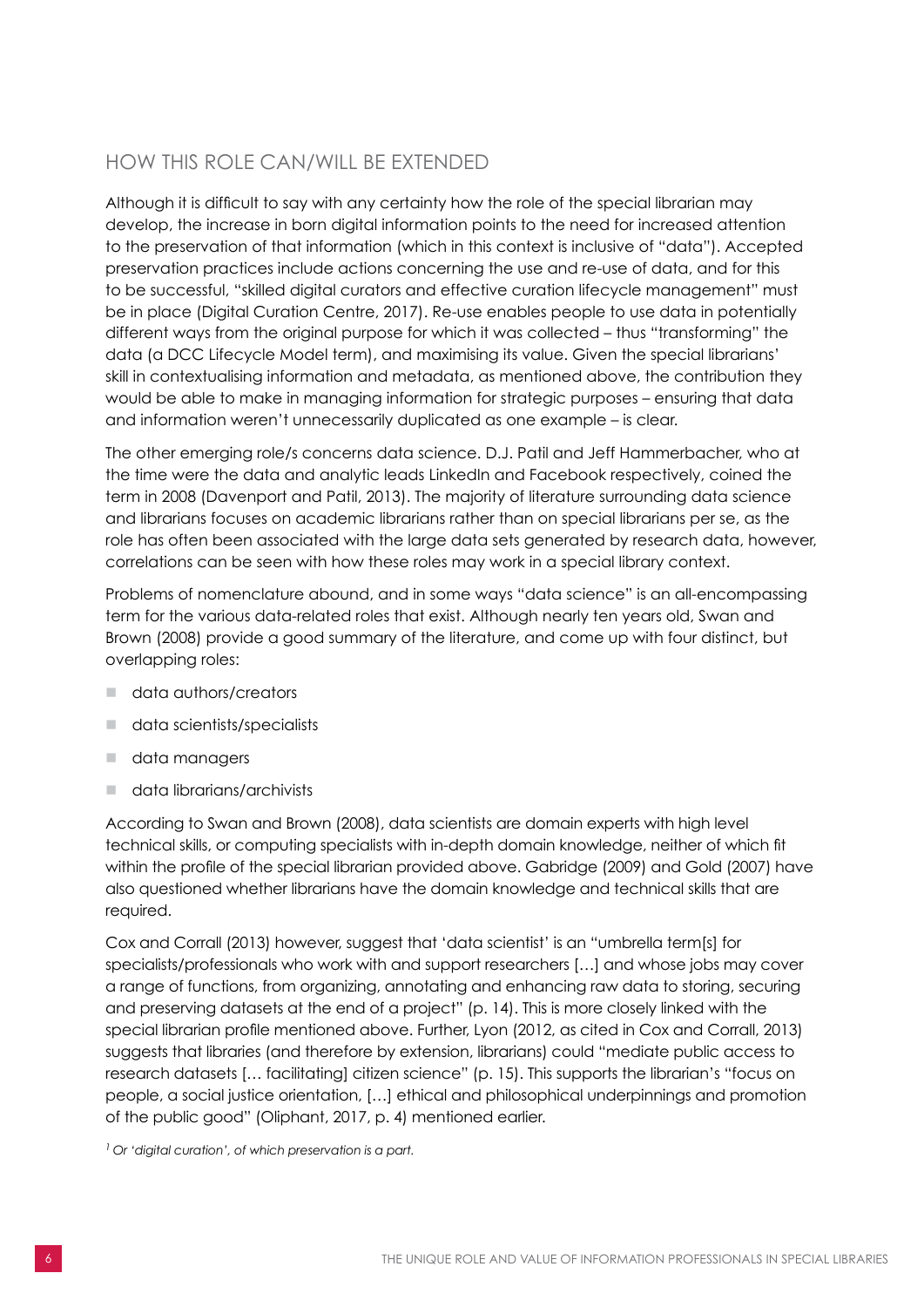<span id="page-8-0"></span>Finally, data science, as an emerging academic discipline is being driven solely by computer science (CS) and information technology (IT), and the values, principles, and perspectives that underpin information management (IM) are not being considered (Martin, 2015). This is evidenced by a body of literature that appears to equate data science predominantly with big data and its value to public sector business in terms of productivity gains and competitive edge (Shah, Cappella, and Neuman, 2015; O'Neil (2014) as cited in Tang and Sae-Lim (2016); Manyika et al., (2011)). Although big data is unquestionably a part of data science, as a discipline, how data is created, stored, used, re-used and preserved is being overlooked.

The US National Science Foundation (NSF)(2005) includes librarians and archivists in its definition of what data scientists should be:

[Data scientists are] the information and computer scientists, database and software engineers and programmers, disciplinary experts, *curators* and expert annotators, *librarians, archivists,* and others, who are crucial to the successful management of a digital data collection (NSF, 2005, emphasis added).

Swan and Brown (2008) support a data life cycle approach when looking at what data scientists do, and refer to the Digital Curation Centre's (DCC) Curation Lifecycle Model (DCC, 2016). This is arguably the domain of IM expertise, specifically (data) librarians, archivists and curators, a point supported by the NSF in their definition given above.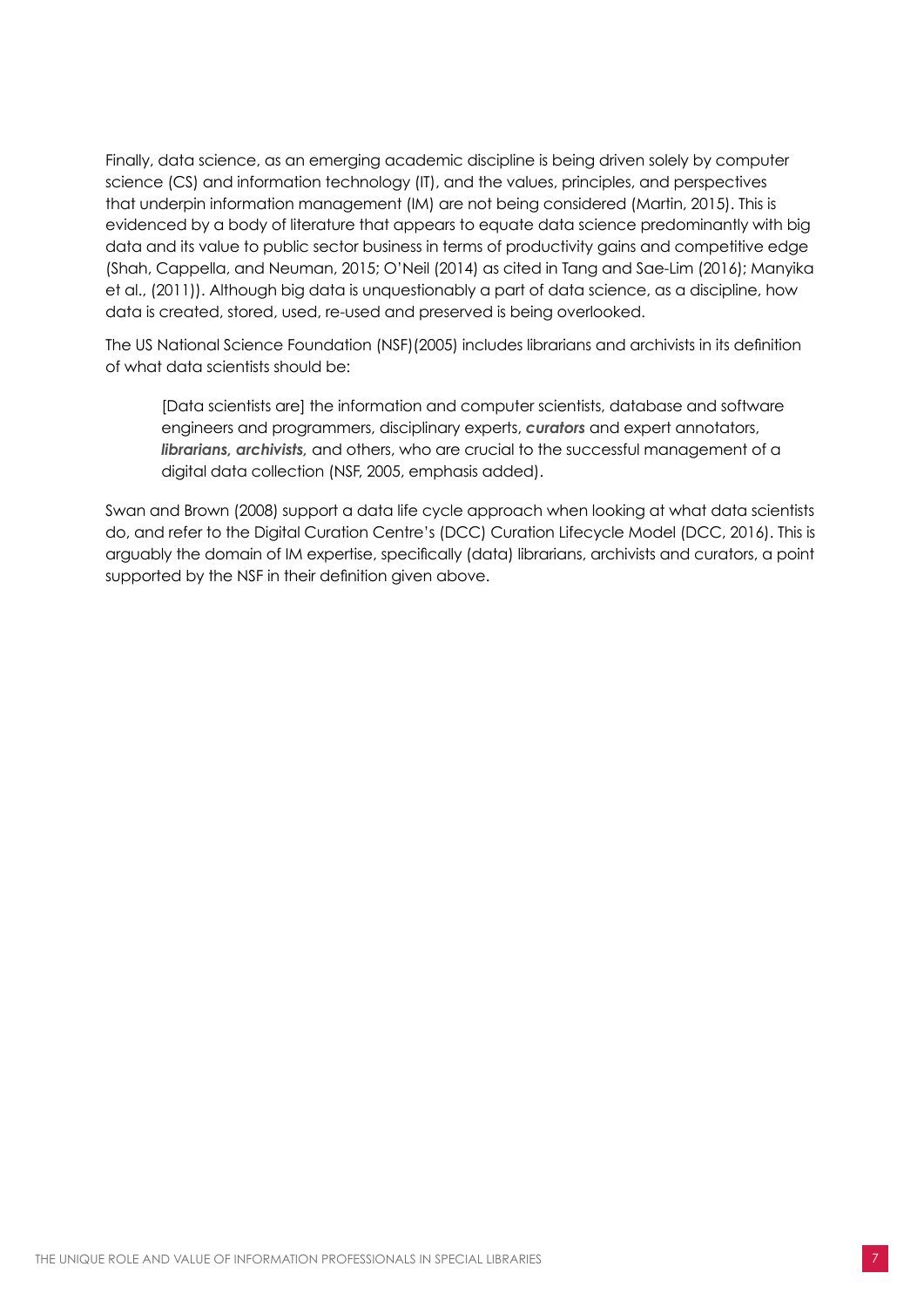## <span id="page-9-0"></span>PART II: MAP THE OVERLAP WITH COMPETING ROLES AND PROVIDERS

In order to identify potential competing roles, the Australian Bureau of Statistics (ABS) Job Classifications were used. The relevant classifications appear under "Major Group 2 Professionals," which has the following seven sub-major groups:

| SUB-MAJOR GROUP 21:        | Arts and Media Professionals                             |
|----------------------------|----------------------------------------------------------|
| SUB-MAJOR GROUP 22:        | Business, Human Resource and Marketing Professionals     |
| <b>SUB-MAJOR GROUP 23:</b> | Design, Engineering, Science and Transport Professionals |
| SUB-MAJOR GROUP 24:        | Education Professionals                                  |
| SUB-MAJOR GROUP 25:        | <b>Health Professionals</b>                              |
| SUB-MAJOR GROUP 26:        | <b>ICT Professionals</b>                                 |
| SUB-MAJOR GROUP 27:        | Legal, Social and Welfare Professionals                  |

#### Under this classification, Librarians fit within the hierarchy as follows:

#### MAJOR GROUP 2: Professionals

> SUB-MAJOR GROUP 22: Business, Human Resources and Marketing Professionals

> MINOR GROUP 224: Information and Organisation Professionals

> UNIT GROUP: 2246: Librarians

Starting at the level of minor group 224, the work undertaken by this group is described by the ABS as:

INFORMATION AND ORGANISATION PROFESSIONALS support organisations, government, individuals and the community by *analysing, organising and managing information and data,* and by providing advice on policy, business and organisational methods, and the value of property and other items (emphasis added)

Note that this description refers to "analysing, organising and managing information and data." It does not refer to managing the *systems* that store this data (i.e. the "engineering" or technical side of information management).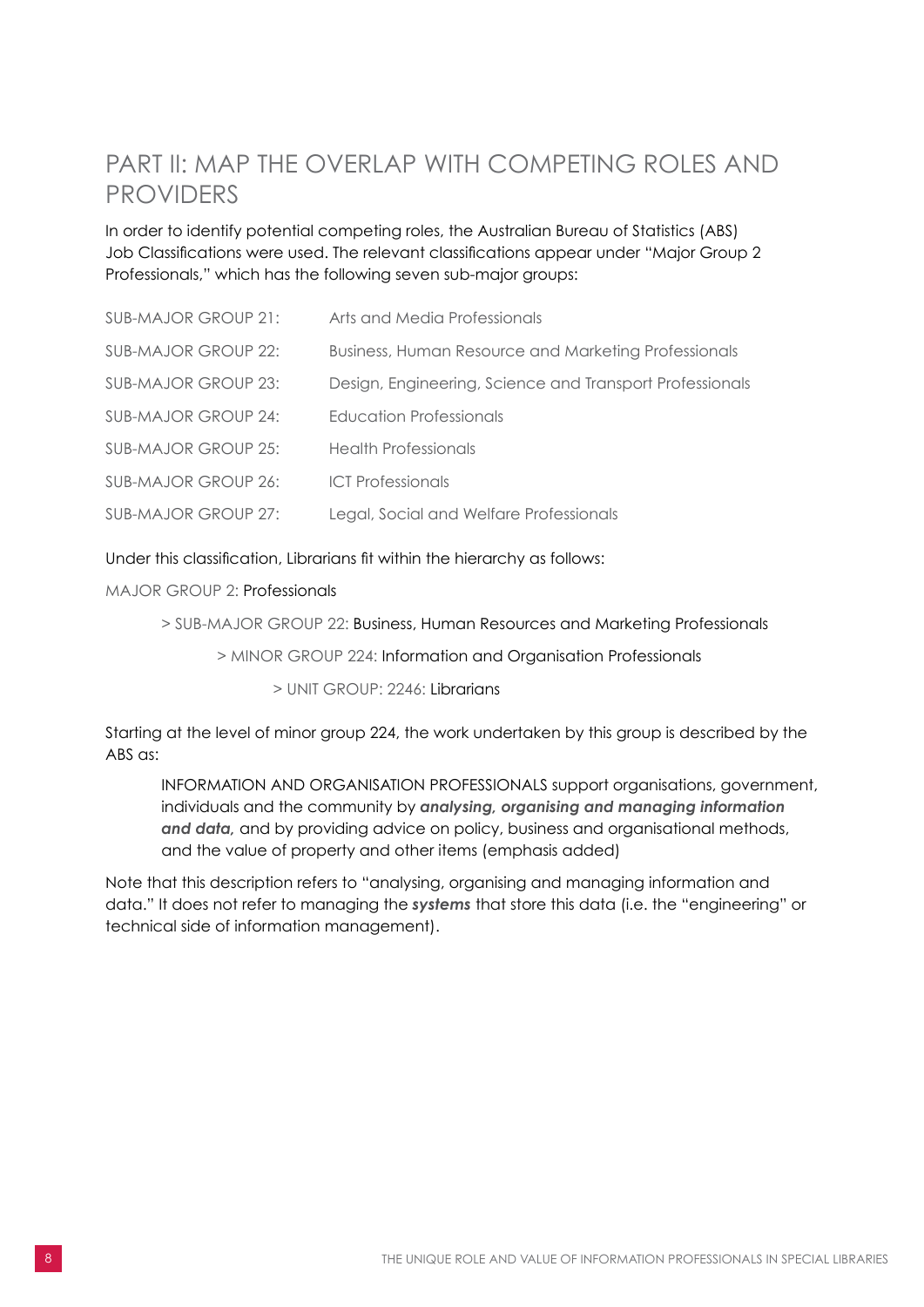#### There are eight unit groups that make up the 224 minor group. They are:

- 2241: Actuaries, Mathematicians, and Statisticians
- 2242: Archivists, Curators and Records Managers
- 2243: Economists
- 2244: Intelligence and Policy Analysts
- 2245: Land Economists and Valuers
- 2246: Librarians
- 2247: Management and Organisation Analysts
- 2249: Other information and Organisation Professionals

*2247: Management and Organisation Analysts and 2249: Other information and Organisation Professionals* are potential competitors to *2246: Librarians,* and these will be mapped against each other using the Tasks identified by the ABS for each unit group. The ABS description of each unit group is following.

#### *2247: Management and Organisation Analysts*

This unit group assists organisations to achieve greater efficiency and solve organisational problems, and study organisational structures, methods, systems and procedures. ICT Business Analysts are excluded from this unit group.

#### *2249: Other information and Organisation Professionals*

This unit group covers Information and Organisation Professionals not elsewhere classified. It includes Electorate Officers, Liaison Officers, Migration Agents (Aus)/ Immigration Consultants (NZ) and Patents Examiners.

#### *2246: Librarians*

Librarians develop, organise and manage library services such as collections of information, recreational resources and reader information services. Teacher-Librarians are excluded from this unit group.

On reflection, the description of *2249: Other information and Organisation Professionals* bears little resemblance to anything that might be considered competition to the (special) librarian, so this classification will not be included in the mapping.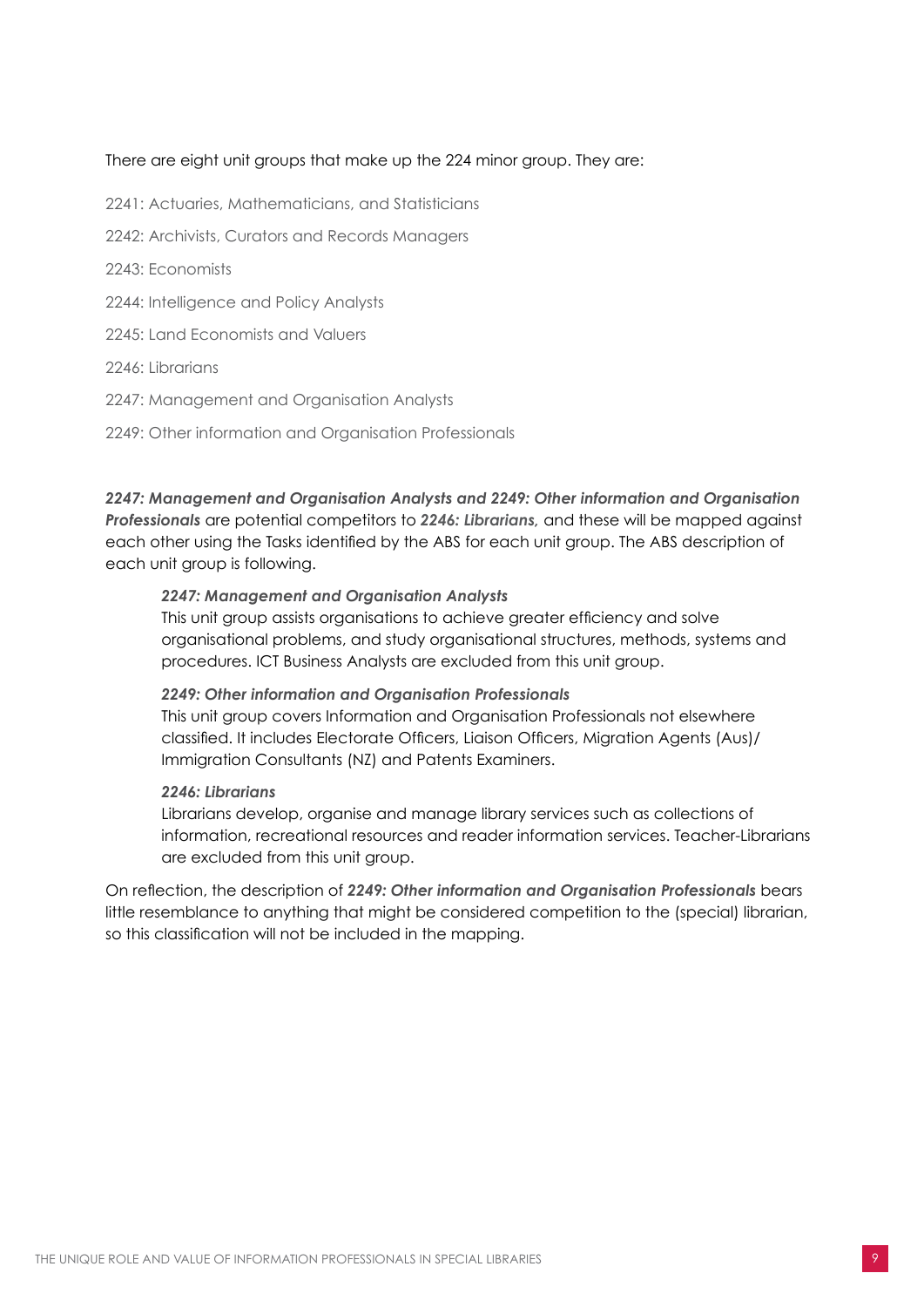#### TABLE 1

| Task                                                                                                                                                                                                            | 2247 | 2246 |
|-----------------------------------------------------------------------------------------------------------------------------------------------------------------------------------------------------------------|------|------|
| 2247 MANAGEMENT AND ORGANISATION ANALYSTS                                                                                                                                                                       |      |      |
| Assisting and encouraging the development of objectives, strategies and plans aimed<br>at achieving customer satisfaction and the efficient use of organisations' resources                                     | ✔    |      |
| Discussing business and organisational shortcomings with clients                                                                                                                                                | ✔    |      |
| Analysing and evaluating current systems and structures                                                                                                                                                         | ✔    | ✔    |
| Discussing current systems with staff and observing systems at all levels of organisation                                                                                                                       | ✔    |      |
| Directing clients towards more efficient organisation and developing solutions to<br>organisational problems                                                                                                    | ✔    |      |
| Undertaking and reviewing work studies by analysing existing and proposed methods<br>and procedures such as administrative and clerical procedures                                                              | ✔    |      |
| Recording and analysing organisations' work flow charts, records, reports, manuals and<br>job descriptions                                                                                                      | ✔    |      |
| Preparing and recommending proposals to revise methods and procedures, alter work<br>flows, redefine job functions and resolve organisational problems                                                          |      |      |
| Assisting in implementing approved recommendations, issuing revised instructions and<br>procedure manuals, and drafting other documentation                                                                     | ✔    |      |
| Reviewing operating procedures and advising of departures from procedures and<br>standards                                                                                                                      |      |      |
| 2246 LIBRARIANS                                                                                                                                                                                                 |      |      |
| Developing and implementing library and information policies and services                                                                                                                                       |      |      |
| Examining publications and materials, interviewing publishers' representatives, and<br>consulting with others to select library materials                                                                       |      |      |
| Reviewing, evaluating and modifying services in response to user needs                                                                                                                                          | ✓    |      |
| Providing assistance to clients in accessing library resources                                                                                                                                                  |      |      |
| Managing library systems for recording and organising library holdings, acquisitions and<br>purchases, reader registrations and loan transactions, and supervising indexing, filing<br>and retrieval activities |      |      |
| Managing inter-library loan systems and information networks                                                                                                                                                    |      |      |
| Undertaking information research activities on behalf of clients                                                                                                                                                | ✔    |      |
| Selecting, ordering, classifying and cataloguing library and information resources                                                                                                                              |      | ✔    |
| Monitoring collection development and culling programs                                                                                                                                                          |      | ✔    |
| Supervising and training other library staff                                                                                                                                                                    |      |      |
| May plan and direct library promotion and outreach activities                                                                                                                                                   |      |      |

**v** Task currently done by this classification

 $\checkmark$  Task potentially done by this classification

The "Task potentially done by this classification" has been assessed quite conservatively, as many of the Management and Organisation Analysts tasks may indeed be undertaken by Librarians, depending on their previous work experience and education.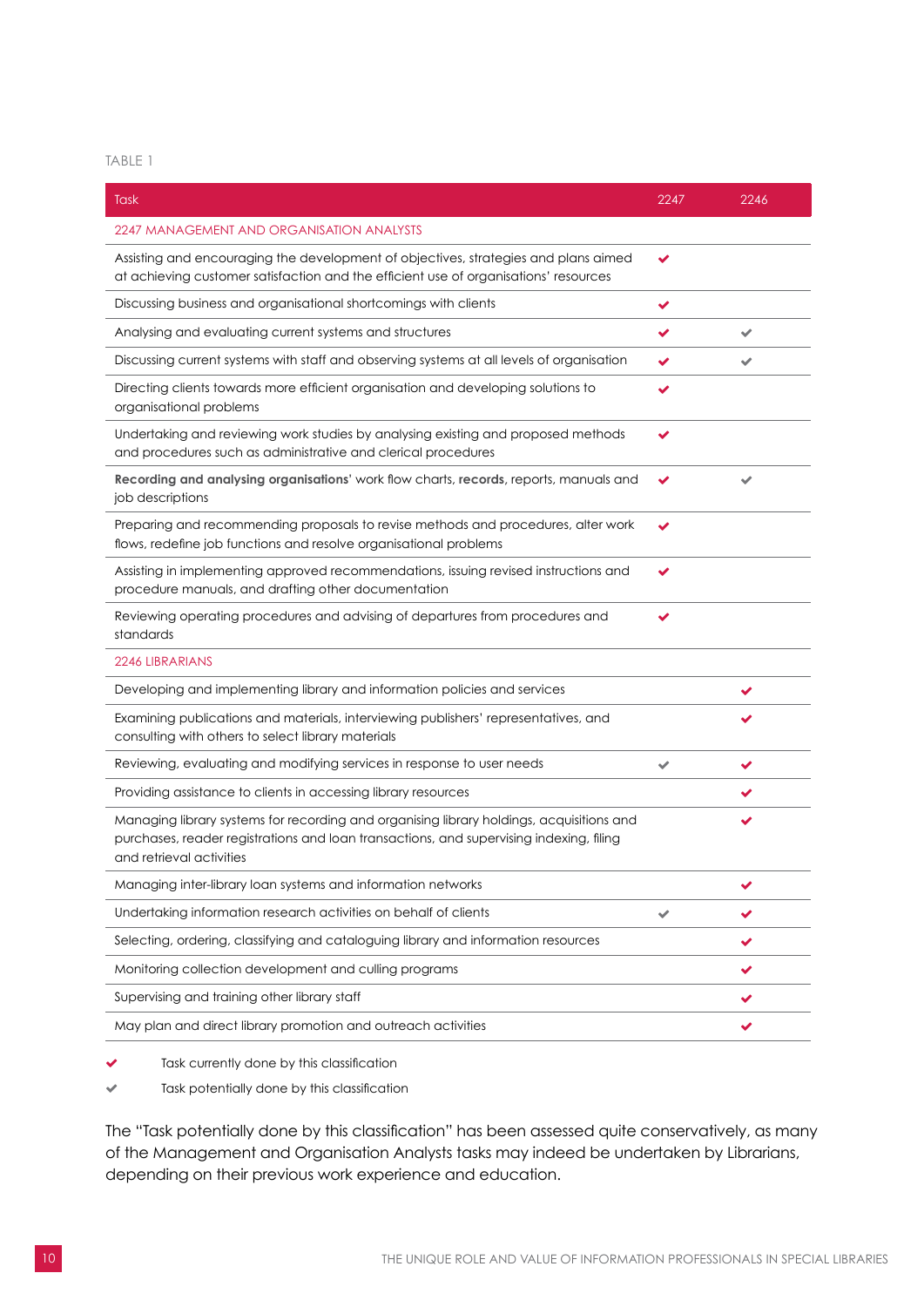### <span id="page-12-0"></span>SUB-MAJOR GROUP 26: ICT PROFESSIONALS

If we return to the seven sub-major groups shown at the beginning of Part II, (p. 8), it can be seen that the only other potential competitor may be within sub-major Group 26: ICT Professionals. The work undertaken by this group is described by the ABS as:

ICT PROFESSIONALS perform analytical, conceptual and practical tasks which support the efficient and secure provision of information and communication technology (ICT) services to government, commercial and industrial organisations, and individuals.

Although this sub-major group is at a higher level of the hierarchy than 2246 Librarians, and the tasks are at a more generic level, it is worthwhile addressing any areas where there is potential overlap. This is shown in the following *Table 2:*

TABLE 2

| Task                                                                                                                                                                                                                                                                                                                              | 26 | 2246 |
|-----------------------------------------------------------------------------------------------------------------------------------------------------------------------------------------------------------------------------------------------------------------------------------------------------------------------------------|----|------|
| <b>26 ICT PROFESSIONALS</b>                                                                                                                                                                                                                                                                                                       |    |      |
| Developing and documenting strategies, policies and procedures relating to the use of<br>ICT technologies and services                                                                                                                                                                                                            | ✔  |      |
| Planning, analysing, designing, developing, implementing, testing, operating,<br>maintaining and assisting with the use of technologies and services that enable<br>information, such as voice, image and data, to be accessed, networked, stored,<br>processed, transformed, manipulated and transmitted over a variety of media |    |      |
| Assessing the performance of ICT technologies and services, identifying limitations<br>and inefficiencies, and recommending and implementing solutions providing<br>troubleshooting and service support in diagnosing, resolving and correcting problems<br>associated with the use of ICT technologies and service               |    |      |
| 2246 LIBRARIANS                                                                                                                                                                                                                                                                                                                   |    |      |
| Developing and implementing library and information policies and services                                                                                                                                                                                                                                                         |    |      |
| Examining publications and materials, interviewing publishers' representatives, and<br>consulting with others to select library materials                                                                                                                                                                                         |    |      |
| Reviewing, evaluating and modifying services in response to user needs                                                                                                                                                                                                                                                            |    | ✔    |
| Providing assistance to clients in accessing library resources                                                                                                                                                                                                                                                                    |    |      |
| Managing library systems for recording and organising library holdings, acquisitions and<br>purchases, reader registrations and loan transactions, and supervising indexing, filing<br>and retrieval activities                                                                                                                   |    |      |
| Managing inter-library loan systems and information networks                                                                                                                                                                                                                                                                      |    |      |
| Undertaking information research activities on behalf of clients                                                                                                                                                                                                                                                                  |    |      |
| Selecting, ordering, classifying and cataloguing library and information resources                                                                                                                                                                                                                                                |    |      |
| Monitoring collection development and culling programs                                                                                                                                                                                                                                                                            |    |      |
| Supervising and training other library staff                                                                                                                                                                                                                                                                                      |    |      |
| May plan and direct library promotion and outreach activities                                                                                                                                                                                                                                                                     |    |      |

Task currently done by this classification

Task potentially done by this classification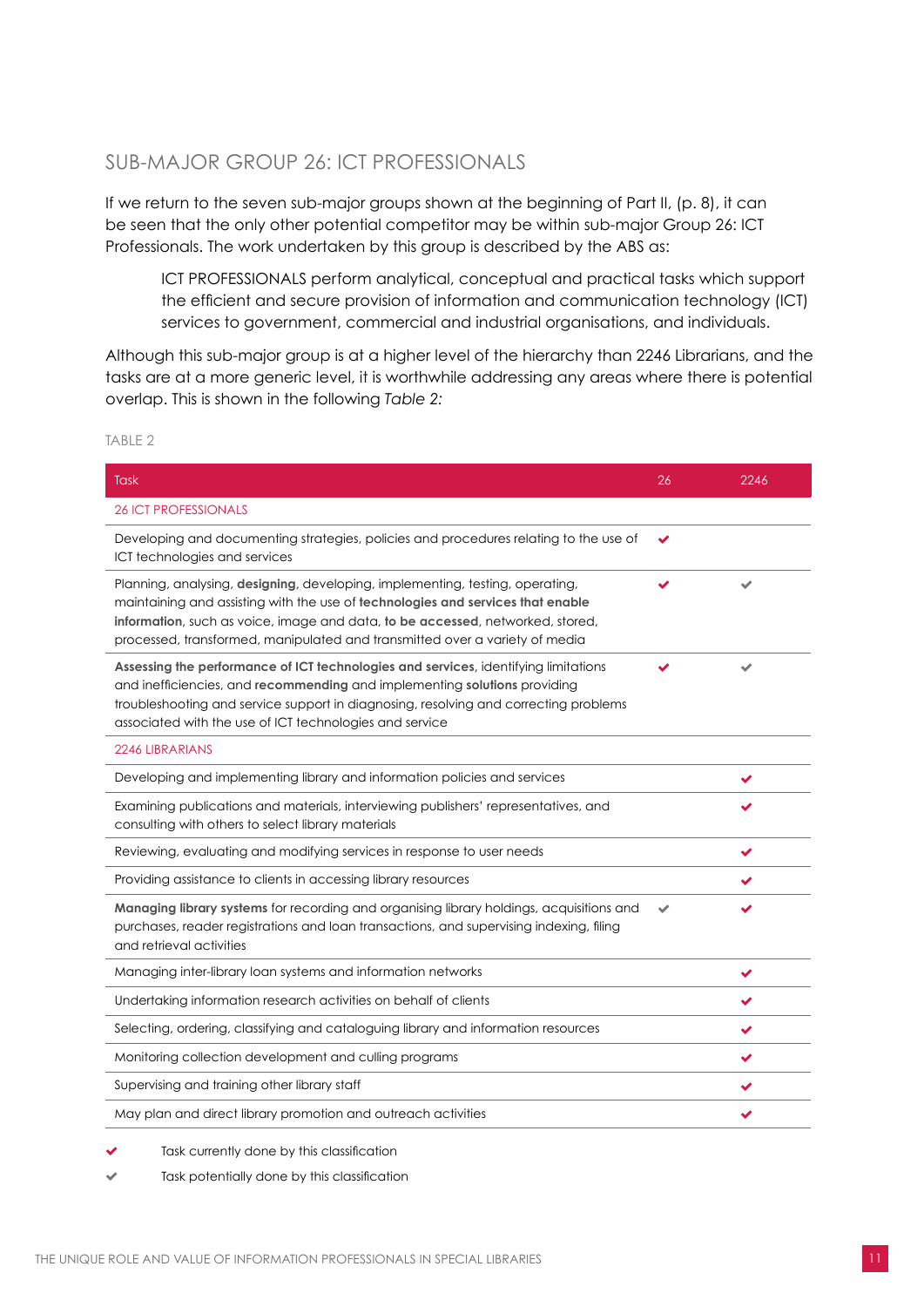There are aspects of the second and third tasks in sub-major 26 that librarians may have (and should have) input into, and these are shown in bold in *Table 2*. The first is "designing […] technologies and services that enable information, […] to be accessed […]."

Although librarians don't actually develop software or other technology that might be implied by the phrase in its entirety, the user-focus of Librarians means that they should absolutely be involved in the design of systems intended for use by employees of the organisation. Additionally, librarians' concern with the access of information and the associated metadata required to provide context is another reason why librarians should be involved with this part of the task.

The aspect of the second task that librarians should be involved with are again in bold: "Assessing the performance of ICT technologies and services, […] and recommending […] solutions." Evaluation of information sources, services, and systems is a key component of the librarian's role, and they can provide a valuable user-focussed perspective.

Both of these tasks also have a very technical aspect to them that is outside of the scope of a librarian's role (with the possible exception of a "systems librarian"), but both tasks also have a "soft skills" aspect which traditionally has not been well catered for by the ICT professionals.

Conversely, the more technical aspects that may be involved with "Managing library systems …" (Librarians, Task 5) is an area where the ICT Professionals would have a legitimate claim.

Sub-major group 26 ICT Professionals includes the following minor groups and their subsequent unit groups:

#### **MINOR GROUP 261 Business and Systems Analysts, and Programmers**

UNIT GROUP 2611 ICT Business and Systems Analysts

UNIT GROUP 2612 Multimedia Specialists and Web Developers

UNIT GROUP 2613 Software and Applications Programmers

#### **MINOR GROUP 262 Database and Systems Administrators, and ICT Security Specialists**

UNIT GROUP 2621 Database and Systems Administrators, and ICT Security Specialists

#### **MINOR GROUP 263 ICT Network and Support Professionals**

UNIT GROUP 2631 Computer Network Professionals

UNIT GROUP 2632 ICT Support and Test Engineers

UNIT GROUP 2633 Telecommunications Engineering Professionals

There are many tasks performed by each of these groups which have no relevance to special librarians (e.g. "designing, developing, and integrating computer code…"). For brevity's sake, only the most appropriate tasks from each of these groupings are included in *Table 3*. Where only part of the task is relevant to librarians, that part is in bold; and it should be noted that not all librarians would perform such tasks, but is included as a possibility (e.g. "Designing and developing digital animations…"). Some tasks will also be situational dependent.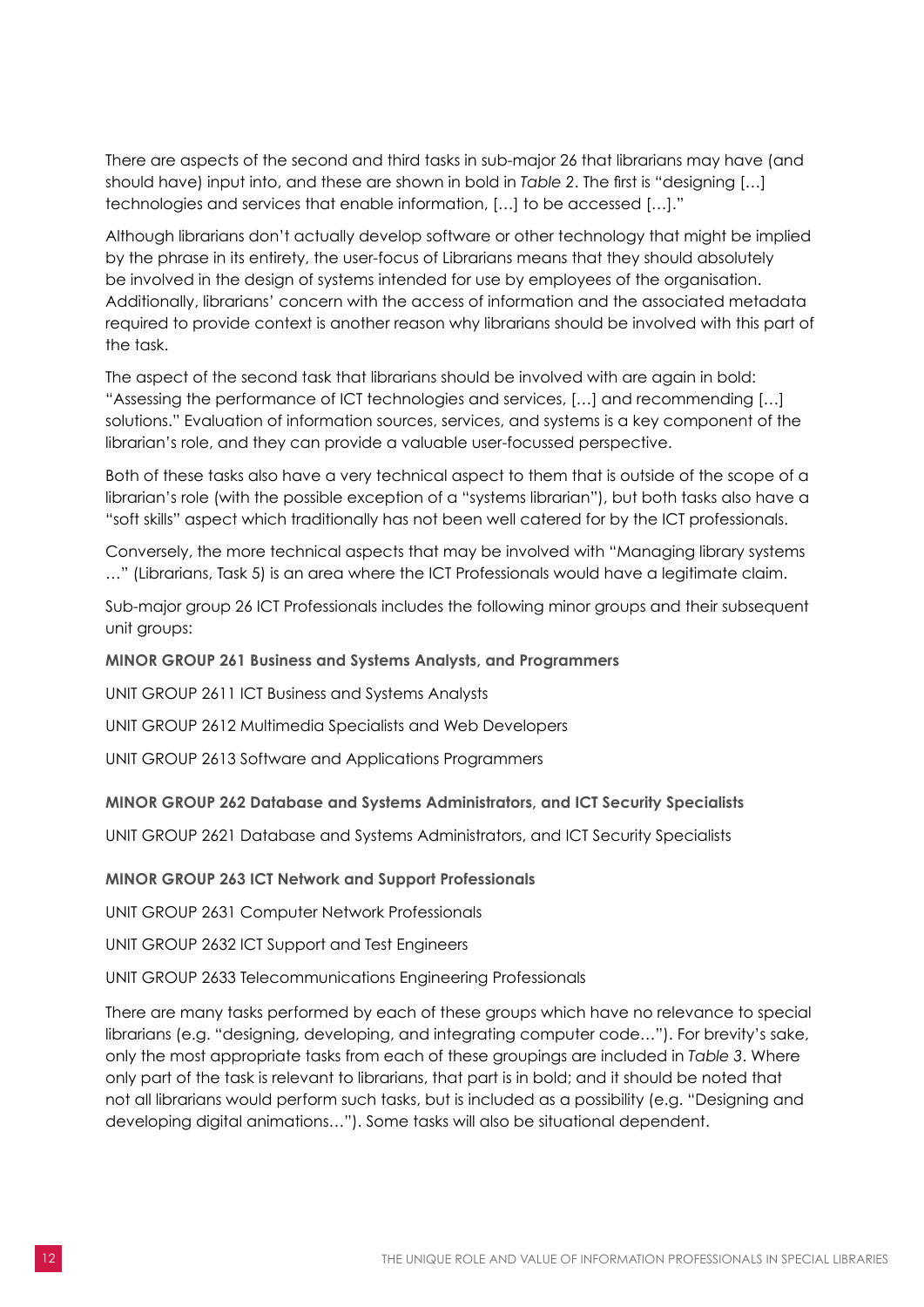#### Task

#### 261: BUSINESS AND SYSTEMS ANALYSTS, AND PROGRAMMERS

**Identifying and evaluating inefficiencies, deficiencies and limitations in existing systems** and associated processes, procedures and methods, and recommending optimal business practices, and system functionality and behaviour

Designing and developing digital animations, imaging, presentations, games, video clips, and Internet applications using multimedia software, tools and utilities, interactive graphics and programming language

2612: MULTIMEDIA SPECIALISTS AND WEB DEVELOPERS

**Analysing, designing and developing Internet sites applying a mixture of artistry and creativity** with software programming and scripting languages and interfacing with operating environments

**Communicating with network specialists regarding web-related issues, such as security** and hosting websites, **to control and enforce Internet and web server security, space allocation, user access, business continuity, website backup and disaster recovery planning**

262 AND 2621: DATABASE AND SYSTEMS ADMINS; ICT SECURITY SPECIALISTS

Designing and maintaining database architecture, data structures, tables, dictionaries and naming conventions to ensure the accuracy and completeness of all data master files

Performing the operational establishment and preventive maintenance of backups, recovery procedures, and enforcing security and integrity controls

2632: ICT SUPPORT AND TEST ENGINEERS

Recommending corrective action plans and improvements in the resolution of non-compliance with standards detected through monitoring and auditing of processes and procedures (in the librarians domain, this could be copyright compliance, as an example)

Communicating, educating and liaising with users and management to ensure awareness and adherence to standards, procedures and quality control issues and activities (note: the 'standards, procedures and quality control issues' referred to here may encompass different professional domains)

**Developing, conducting and providing** technical **guidance and training in application software** and operational procedures

**Performing organisational systems architecture reviews and assessments,** and recommending current and future hardware and software strategies and directions

Out of the tasks listed in *Tables 1 and 2* as belonging to 2246: Librarians, the only one where any of the professionals listed in Table 3 above may have input is task 5: "Managing library systems …". This is also purely from a technical point of view – i.e. ensuring that they system itself is actually working correctly.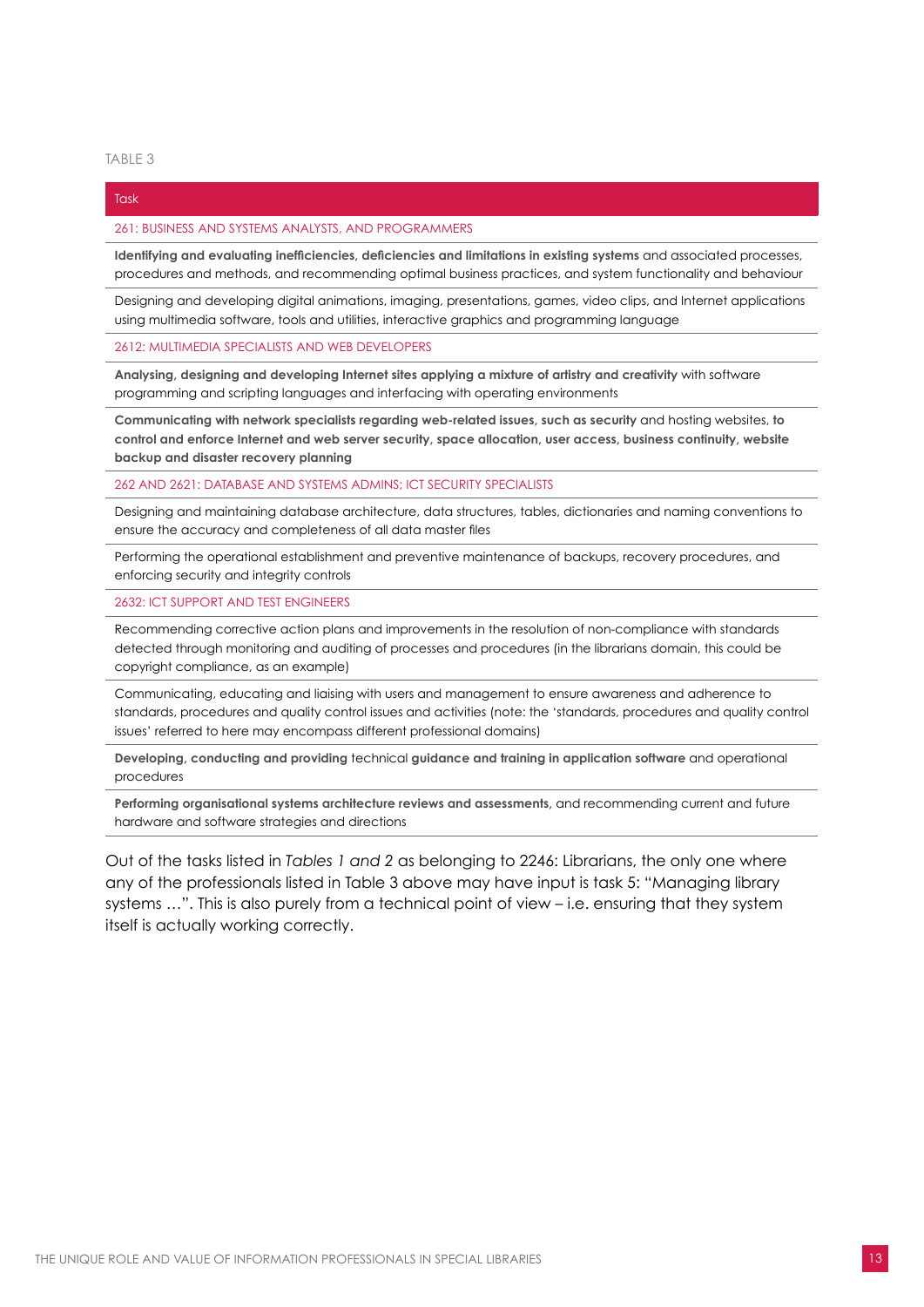### <span id="page-15-0"></span>MAPPING ABS CLASSIFICATIONS AND OTHER PROVIDERS TO THE DATA AND INFORMATION MANAGEMENT CYCLE

TABLE 4

| Data and information management<br>cycle           | Librarian<br>current<br>role | Librarian<br>potential<br>role | Other professionals/ providers in this space |
|----------------------------------------------------|------------------------------|--------------------------------|----------------------------------------------|
| Create                                             |                              |                                | 261; 2612; Google; Wikipedia                 |
| Collect (incl. collection<br>development and mgt.) | ✔                            |                                | Data scientists/analysts; Google; Wikipedia  |
| Describe (cataloguing)                             | ✔                            |                                | 26; Google; Wikipedia                        |
| Organise (file naming)                             | ✔                            |                                | 262;2621;                                    |
| Compile                                            | $\checkmark$                 |                                | Data scientists/analysts; Google; Wikipedia  |
| Represent (information architecture)               | ✔                            |                                | 26; 262; 2621; 2632; Google; Wikipedia       |
| Store                                              | ✔                            |                                | 26; 262; 2621; Google; Wikipedia             |
| Retrieve                                           | ✔                            |                                | 26; 262; 2621;                               |
| Analyse                                            | ✔                            |                                | 2247; Data scientists/analysts               |
| Deliver/publish                                    | ✔                            |                                | Google; Wikipedia                            |
| Preserve/curate                                    |                              |                                | 26; Data curators; data scientists           |

LEGEND:

| 26:   | <b>ICT Professionals</b>                                            |
|-------|---------------------------------------------------------------------|
| 261:  | Business and Systems Analysts, and Programmers                      |
| 2612: | Multimedia Specialists and Web Developers                           |
|       | 262 and 2621: Database and Systems Admins; ICT Security Specialists |
| 2632: | <b>ICT Support and Test Engineers</b>                               |
| 2247  | <b>Management and Organisation Analysts</b>                         |
| (PD)  | Professional Development opportunity                                |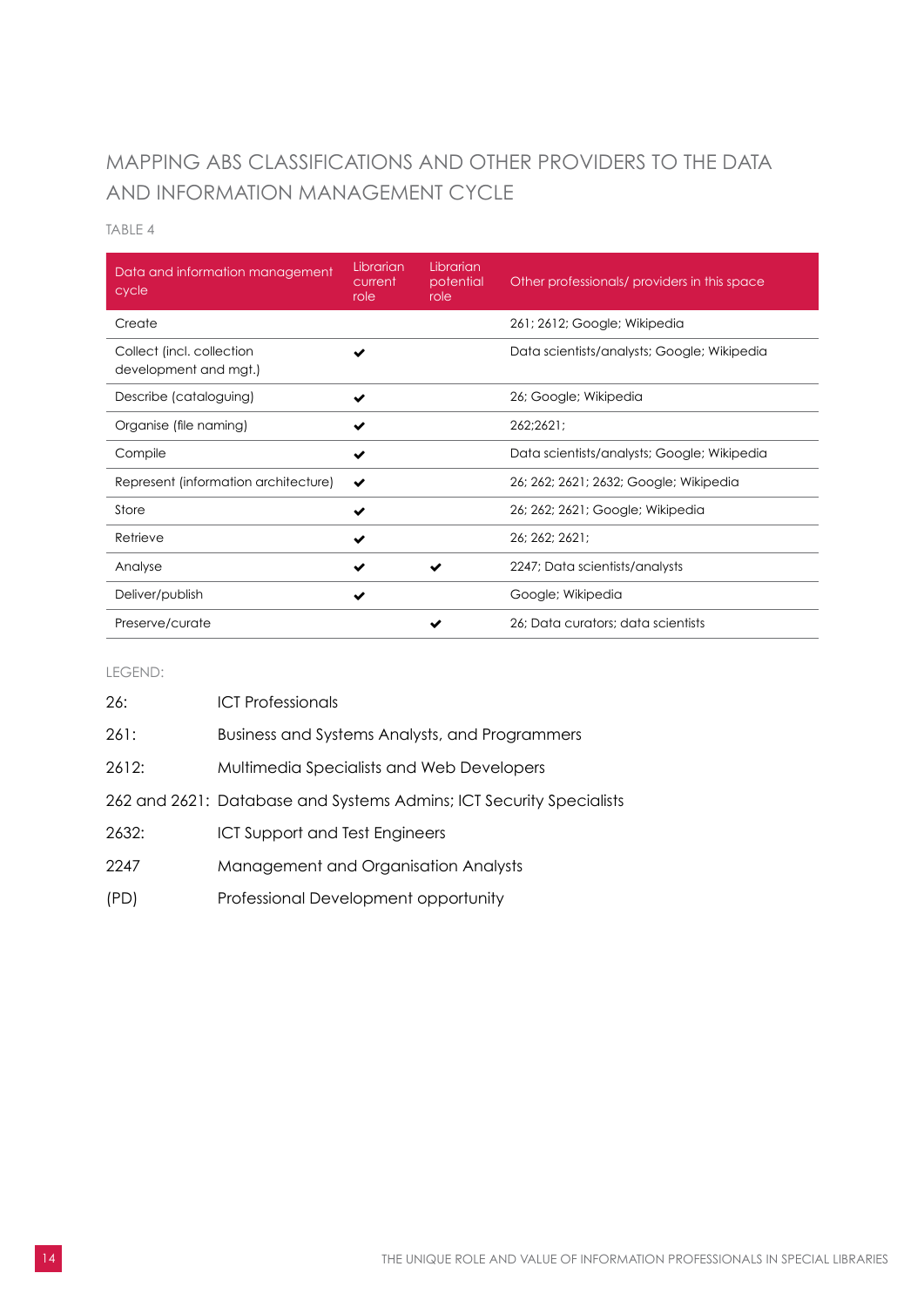## <span id="page-16-0"></span>PART III: IDENTIFY THE ROLE AND SERVICES THAT ARE UNIQUE TO LIBRARY AND INFORMATION PROFESSIONALS

The predominant difference observed from the ABS classification comparisons in part II is that librarians deal with the information/data itself – the content and the context. This includes any metadata. ICT professionals deal with the technical infrastructure: building it and maintaining it. As always, technology is the enabler, and granted, if it is not working, retrieving the (digital) information object is near impossible. But once retrieved, it is the librarian who makes sense of it by contextualising it to the task at hand. No other role that has been mentioned in this report has the end user of the information as its focus quite like the librarian.

The USP of a special librarian could be explained with a likeness to a car: the engineers design and build it (e.g. software developers /programmers), the librarians drive it (and know the directions of where they are going!), and the mechanics (e.g. network and support professionals) fix it if/when things go wrong. But it is the librarian who is in charge of understanding and interpreting the map.

## SUGGESTED NEXT STEPS

Suggested next steps would be to consult skills/knowledge matrices of professional associations that represent the non-library professionals mentioned in this report, and complete a mapping exercise at a more granular level.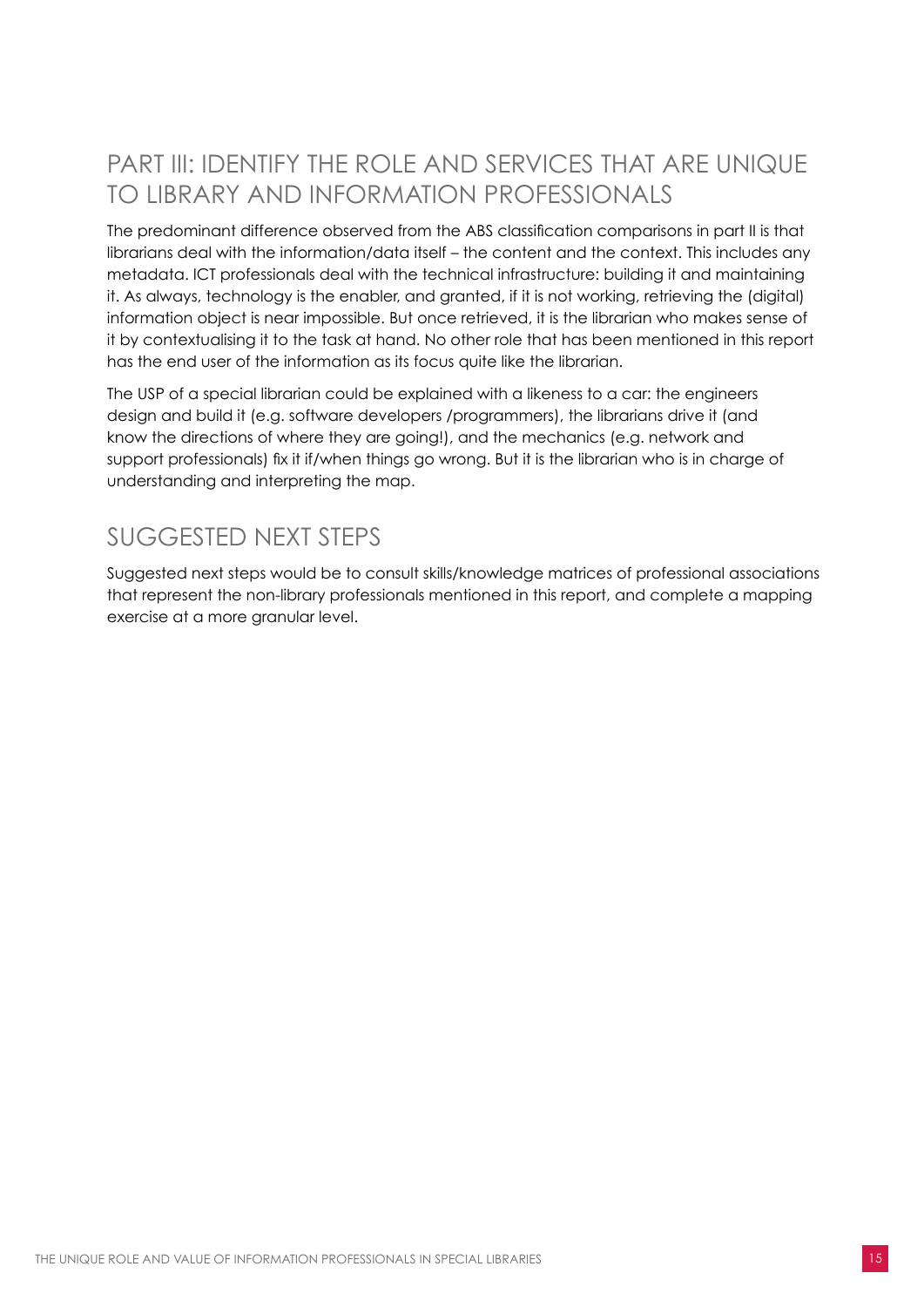### <span id="page-17-0"></span>BIBLIOGRAPHY

Cox, A.M. and Corrall, S. (2013) Evolving Academic Library Specialties. *Journal of the American Society for Information Science and Technology, 64*(8). 1526 - 1542.

Davenport and Patil (2012). Data scientist: The Sexiest Job of the 21st Century. *Harvard Business Review,* October 2012. Available: [https://hbr.org/2012/10/data-scientist-the-sexiest-job-of-the-](https://hbr.org/2012/10/data-scientist-the-sexiest-job-of-the-21st-century  )[21st-century](https://hbr.org/2012/10/data-scientist-the-sexiest-job-of-the-21st-century  ) 

Deloitte Access Economics (2016) *Australia's digital pulse*, Commissioned by the Australia Computer Society. Available: [https://www.acs.org.au/content/dam/acs/acs-documents/](https://www.acs.org.au/content/dam/acs/acs-documents/PJ52569-Australias-Digital-Pulse-2016_LAYOUT_Fi) [PJ52569-Australias-Digital-Pulse-2016\\_LAYOUT\\_Final\\_Web.pdf](https://www.acs.org.au/content/dam/acs/acs-documents/PJ52569-Australias-Digital-Pulse-2016_LAYOUT_Fi) 

Digital Curation Centre (2017). The value of digital curation. Available: [http://www.dcc.ac.uk/](http://www.dcc.ac.uk/digital-curation ) [digital-curation](http://www.dcc.ac.uk/digital-curation )

Digital Curation Centre (2016) Curation Lifecycle Model. Available: [http://www.dcc.ac.uk/](http://www.dcc.ac.uk/resources/curation-lifecycle-model  ) [resources/curation-lifecycle-model](http://www.dcc.ac.uk/resources/curation-lifecycle-model  ) 

Dupont, C. (2007). Libraries, archives and museums in the 21st century: Intersecting missions, converging futures?, *RBM: A Journal of Rare Books, Manuscripts and Cultural Heritage 8*(1), pp. 13-19.

Flanders, J. (2012). Time, Labor, and 'Alternate Careers' in Digital Humanities Knowledge Work. In *Debates in the Digital Humanities*, ed. Matthew K. Gold, 292–308. Minneapolis: University of Minnesota Press<http://dhdebates.gc.cuny.edu/debates/text/26>

Gabridge, T. (2009). The last mile: Liaison roles in curating science and engineering research data. *Research Library Issues,* 265, 15-21. Available:<http://old.arl.org/bm~doc/rli-265-gabridge.pdf>

Gilliland-Swetland, A. J. (2000). *Enduring paradigm, new opportunities: The value of the archival perspective in the digital environment.* Washington, DC: Council on Library and Information Resources. Available:<http://www.clir.org/pubs/reports/pub89/pub89.pdf>

Given, L.M. and McTavish, L. (2010). What's old is new again: The reconvergence of libraries, archives and museums. *The Library Quarterly,* 80(1), pp. 7O32. doi: 10.1086/648461

Gold, A. (2007). Cyberinfrastructure, data, and libraries, part 2. Libraries and the data challenge: Roles and actions for libraries. *D-Lib Magazine, 13*(9/10). Available: [http://www.dlib.org/dlib/](http://www.dlib.org/dlib/september07/gold/09gold-pt2.html) [september07/gold/09gold-pt2.html](http://www.dlib.org/dlib/september07/gold/09gold-pt2.html)

Hallam, G and Faraker, D. (2016) Commonwealth government agency libraries review: Literature review (unpublished). Available: <http://eprints.qut.edu.au/95540>

Lee, H. (2017) Importance of the Intersection of Library and Information Sciences with Systems Theory. *Journal of Critical Library and Information Studies 1*. Available: [http://libraryjuicepress.](http://libraryjuicepress.com/journals/index.php/jclis/article/view/23) [com/journals/index.php/jclis/article/view/23](http://libraryjuicepress.com/journals/index.php/jclis/article/view/23) 

Manyika, J., Chui, M., Brown, B., Bughin, J., Dobbs, R., Roxburgh, C., and Byers, A. H. (2011). Big data: The next frontier for innovation, competition, and productivity. Available: [http://www.](http://www.mckinsey.com/business-functions/business-technology/our-insights/big-data-thenext-frontie) [mckinsey.com/business-functions/business-technology/our-insights/big-data-thenext-frontier-for](http://www.mckinsey.com/business-functions/business-technology/our-insights/big-data-thenext-frontie)[innovation](http://www.mckinsey.com/business-functions/business-technology/our-insights/big-data-thenext-frontie) 

Martin, R.S. (2007). Intersecting Missions, Converging Practice, *RBM: A Journal of Rare Books, Manuscripts and Cultural Heritage 8*(1), 80O88. Available: [http://rbm.acrl.org/content/8/1/80.full.](http://rbm.acrl.org/content/8/1/80.full.pdf+html) [pdf+html](http://rbm.acrl.org/content/8/1/80.full.pdf+html)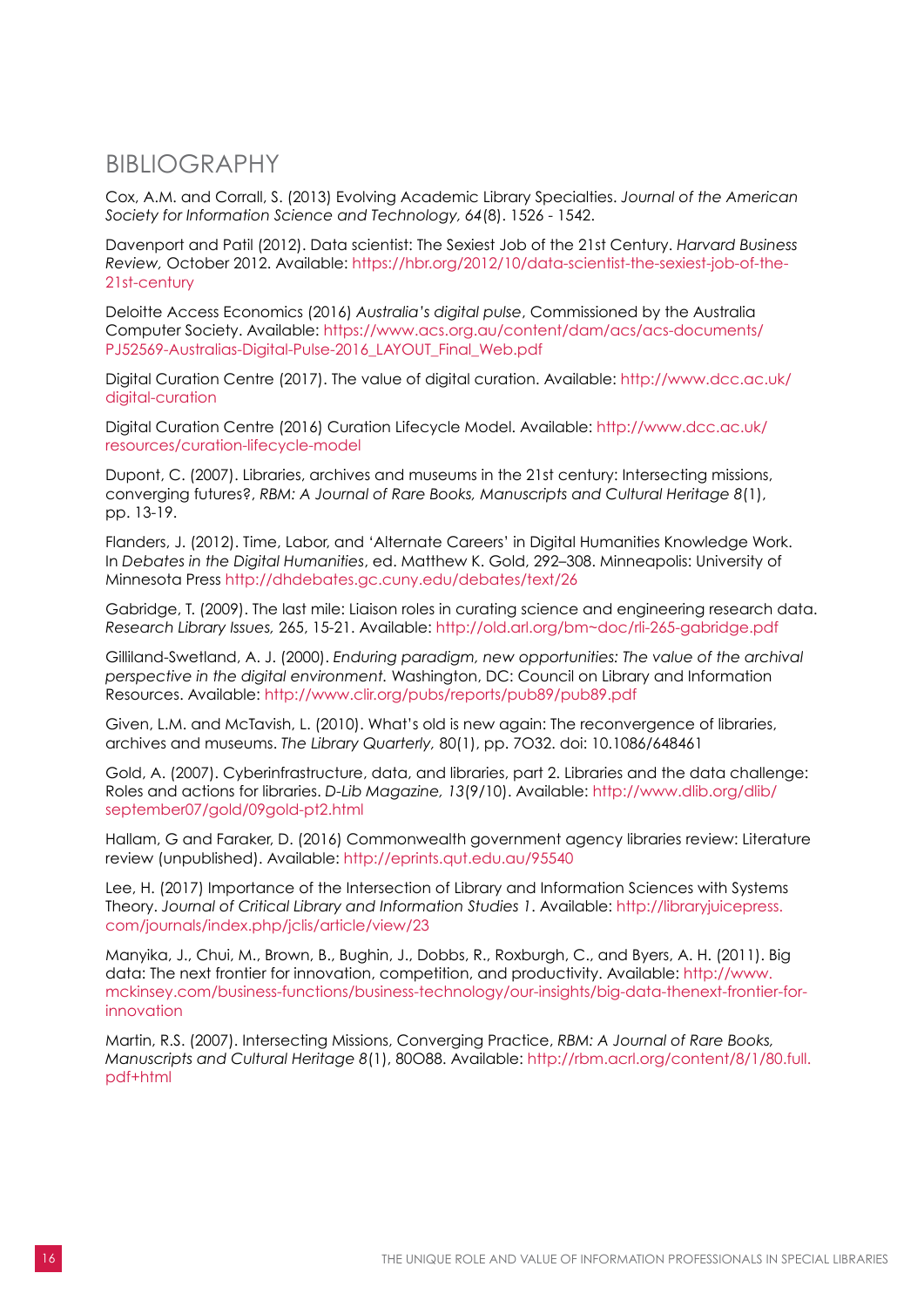Martin, E. R. (2016). The Role of Librarians in Data Science: A Call to Action. J*ournal of eScience Librarianship, 4*(2)

Myburgh, S. (2011). The urge to merge: a theoretical approach to the integration of the information professions. Paper presented at the International Integrated Information conference in Kos, Greece, 29th September O 3rd Oct 2011. Available: [http://unisa.academia.edu/](http://unisa.academia.edu/SusanMyburgh/Papers/1081862/THE_URGE_TO_ME RGE_A_THEORETICAL_APPROACH_TO_I) SusanMyburgh/Papers/1081862/THE\_URGE\_TO\_ME RGE\_A\_THEORETICAL\_APPROACH\_TO [INTEGRATION\\_OF\\_THE\\_INFORMATION\\_P ROFESSIONS](http://unisa.academia.edu/SusanMyburgh/Papers/1081862/THE_URGE_TO_ME RGE_A_THEORETICAL_APPROACH_TO_I)

National Science Foundation, National Science Board (2005). Long-Lived Digital Data Collections Enabling Research and Education in the 21st Century. Available: [https://www.nsf.gov/pubs/2005/](https://www.nsf.gov/pubs/2005/nsb0540/nsb0540.pdf ) [nsb0540/nsb0540.pdf](https://www.nsf.gov/pubs/2005/nsb0540/nsb0540.pdf ) 

Oliphant, (2017) A Case for Critical Data Studies in Library and Information Studies. *Journal of Critical Library and Information Studies 1*. Available: [http://libraryjuicepress.com/journals/index.](http://libraryjuicepress.com/journals/index.php/jclis/article/view/22 ) [php/jclis/article/view/22](http://libraryjuicepress.com/journals/index.php/jclis/article/view/22 )

Ray, J (2009). Sharks, digital curation, and the education of information professionals, *Museum Management and Curatorship,* 24(4), 357O368. doi : 10.1080/09647770903314720

Senchyne, J. (2016). Between knowledge and metaknowledge: Shifting disciplinary borders in Digital Humanities and Library and Information Studies. In *Debates in the Digital Humanities: 2016,* edited by Lauren F. Klein and Matthew K. Gold. Minneapolis, University of Minnesota Press. Available:<http://dhdebates.gc.cuny.edu/debates/text/81>

SGS Economics and Planning (2014). The community returns generated by Australian 'special' libraries. Final Report, January 2014.

SGS Economics and Planning (2013). Worth every cent and more: An independent assessment of the return on investment of special libraries in Australia.

Shah, D. V., Cappella, J. N., & Neuman, W. R. (2015). Big data, digital media, and computational social science possibilities and perils. *The ANNALS of the American Academy of Political and Social Science, 659*(1), 6-13.

Swan, A., and Brown, S. (2008). The skills, role and career structure of data scientists and curators: An assessment of current practice and future needs. Truro: Key Perspectives. Available: [http://](http://www.jisc.ac.uk/publications/documents/dataskillscareersfinalreport.aspx  ) [www.jisc.ac.uk/publications/documents/dataskillscareersfinalreport.aspx](http://www.jisc.ac.uk/publications/documents/dataskillscareersfinalreport.aspx  ) 

Tang, R., & Sae-Lim, W. (2016). Data science programs in US higher education: An exploratory content analysis of program description, curriculum structure, and course focus. Education for Information, (Preprint), 1-22.